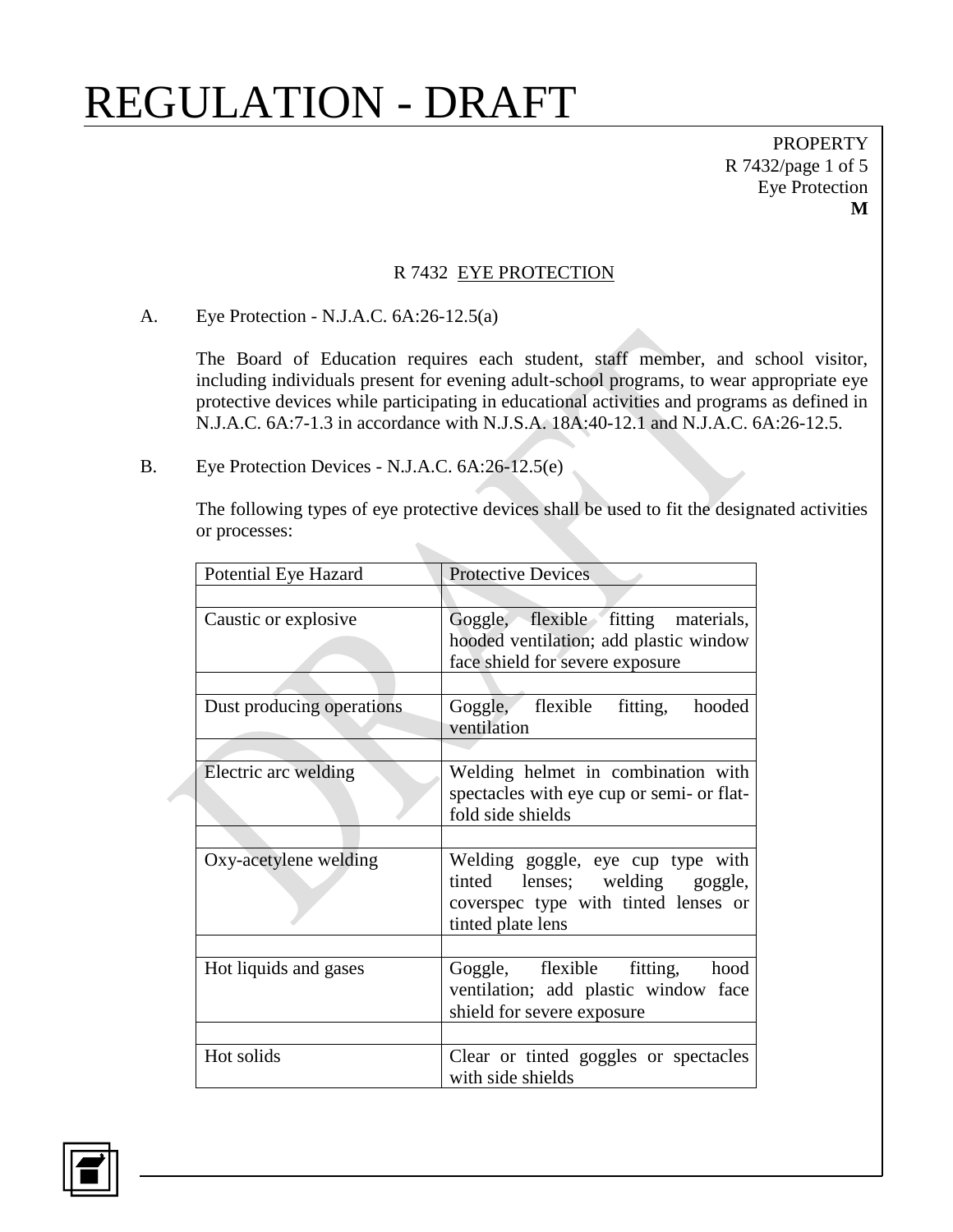### PROPERTY R 7432/page 2 of 5 Eye Protection

| Potential Eye Hazard                                       | <b>Protective Devices</b>                                                                                                                          |
|------------------------------------------------------------|----------------------------------------------------------------------------------------------------------------------------------------------------|
|                                                            |                                                                                                                                                    |
| Molten materials                                           | Clear or tinted goggles and plastic or<br>mesh window face shield                                                                                  |
|                                                            |                                                                                                                                                    |
| Heat treatment or tempering                                | Clear or tinted goggles or clear or tinted<br>spectacles with side shields                                                                         |
|                                                            |                                                                                                                                                    |
| Glare operations                                           | Tinted goggles; tinted spectacles with<br>side shields or welding goggles, eye cup<br>or coverspec type with tinted lenses or<br>tinted plate lens |
|                                                            |                                                                                                                                                    |
| Shaping solid materials                                    | Clear goggles, flexible or rigid body;<br>clear spectacles with side shields; add<br>plastic window face shield for severe<br>exposure             |
|                                                            |                                                                                                                                                    |
| Laser device operation<br><sub>or</sub><br>experimentation | Appropriate for specific hazard                                                                                                                    |
|                                                            |                                                                                                                                                    |
| Vehicle repair or servicing                                | Clear goggles, flexible or rigid body;<br>clear spectacles with side shields                                                                       |
|                                                            |                                                                                                                                                    |
| processes or activities                                    | Other potentially hazardous Appropriate for specific hazard                                                                                        |

- C. Eye Protective Policy and Program N.J.A.C. 6A:26-12.5(f)
	- 1. The Board of Education establishes and implements Policy and Regulation 7432 to assure:
		- a. No staff member, student, or visitor shall be subjected to any hazardous environmental condition without appropriate eye protection;
		- b. The detection of eye hazardous conditions shall be continuous;
		- c. Eye protection devices shall be inspected regularly and adequately maintained;

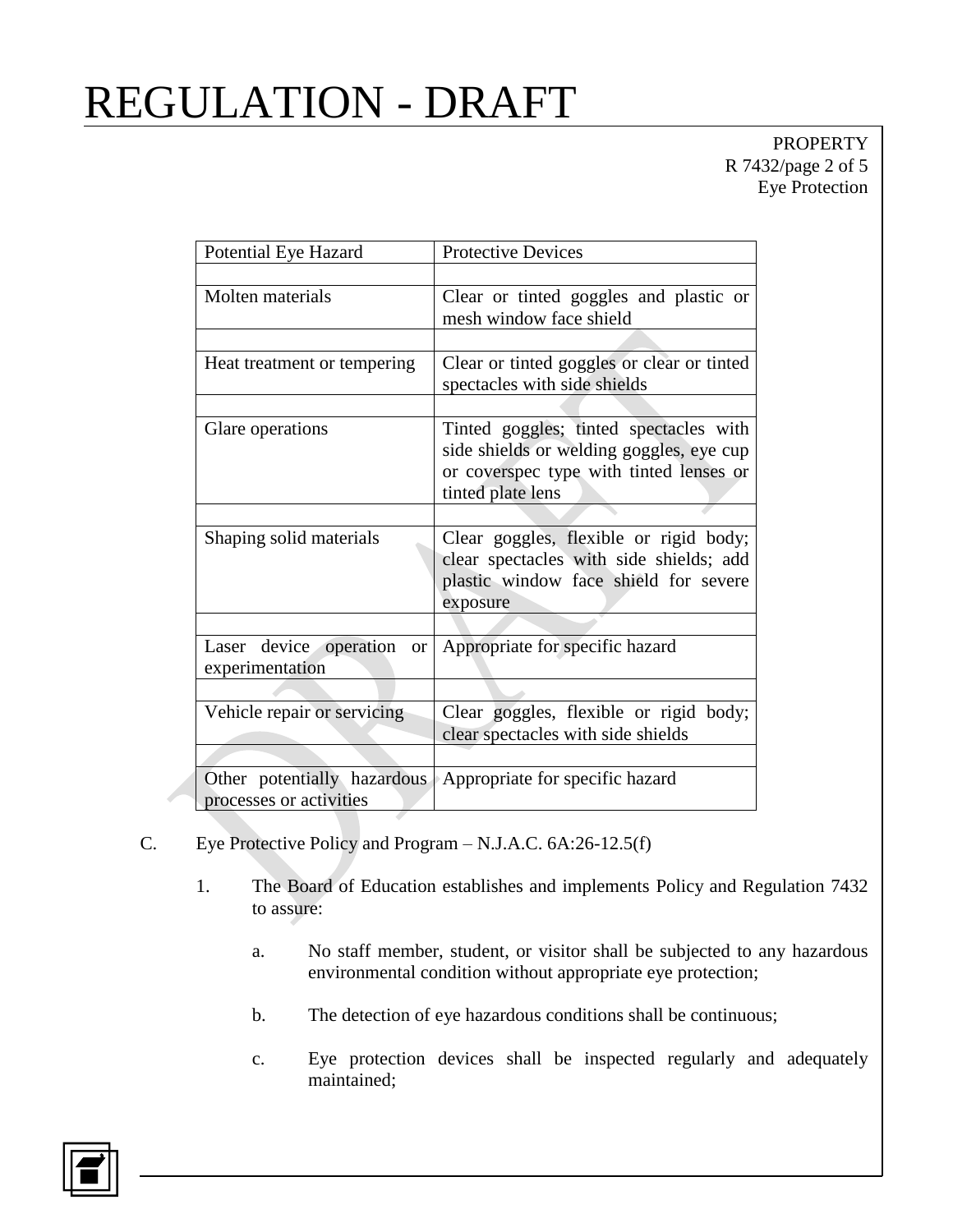PROPERTY R 7432/page 3 of 5 Eye Protection

- d. Shared eye protective devices shall be disinfected between uses by a method prescribed by the local school medical inspector;
- e. All eye protective devices shall meet or exceed the appropriate specifications for the various types of devices and suppliers of eye protective devices shall certify, in writing, that the devices meet or exceed said specifications;
- f. Specific policy and procedures shall be established to deal with individuals who refuse to abide by established eye-safety practices and procedures;
- g. The use of contact lenses shall be restricted in learning environments that entail exposure to chemical fumes, vapors, or splashes, intense heat, molten metals, or highly particulate atmospheres. When permitted, contact lenses shall be worn only in conjunction with appropriate eye protective devices, and the lens wearer shall be identified for appropriate emergency care in eye hazardous learning environments;
- h. All spectacle-type eye protective devices shall have side shields of the eye-cup, semi- or flat-fold type; and
- i. Students, staff members, or visitors wearing personal corrective eyewear shall be required to wear cover goggles or similar devices unless a competent authority can certify the personal eyewear meets or exceeds standards identified in N.J.A.C. 6A:26-12.5(b).
- D. Eye Wash Fountains N.J.A.C. 6A:26-12.5(d)
	- 1. Emergency eye wash fountains, or similar devices capable of a minimum fifteen minutes continuous flow of eye-wash solution, shall be provided in classrooms, shops, laboratories, or other areas where students or instructors are exposed to caustic materials that can cause damage to the eyes in accordance with N.J.A.C. 6A:26-12.5(d).
	- 2. Eye wash fountains shall be routinely checked by the responsible staff member and any fountain that does not operate properly shall be promptly reported to the Principal.

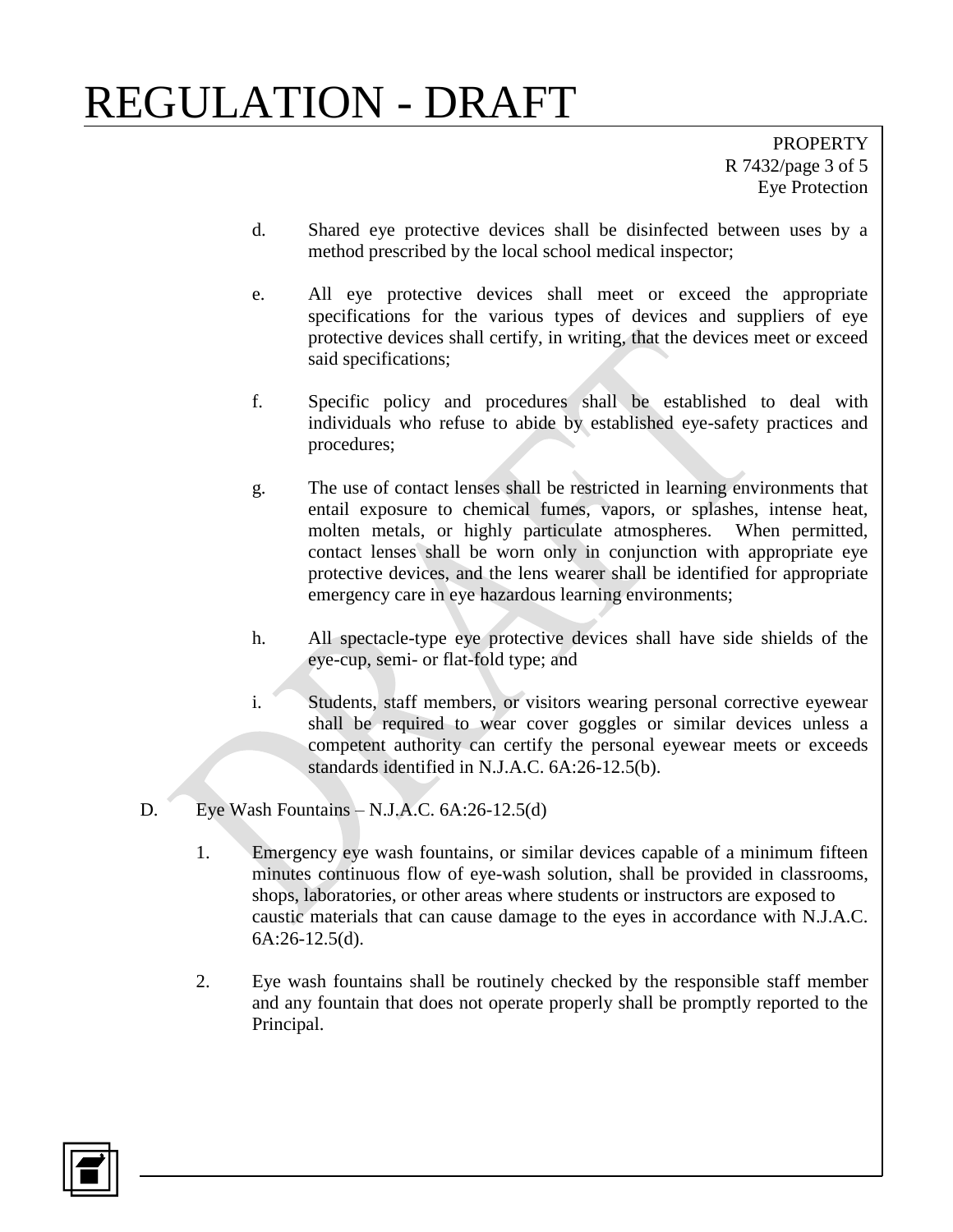PROPERTY R 7432/page 4 of 5 Eye Protection

#### E. Inspection

The Principal or designee shall annually inspect the school premises for the existence of conditions potentially hazardous to the eyes, for the placement of signs requiring appropriate eye protective devices, and for an adequate supply of appropriate eye protective devices in satisfactory condition. Conditions potentially hazardous to the eyes include, in addition to the activities listed in paragraph A.1. above, the likelihood of flying objects and spilled liquids and the presence of protruding and sharp objects.

#### F. Training and Supplies – N.J.A.C.  $6A:26-12.5(g)$

The school district shall provide annual training and appropriate supplies and equipment to all school personnel responsible for implementing the eye safety policies and program. The training shall include all aspects of eye protection as defined in Policy and Regulation 7432 and in accordance with N.J.A.C. 6A:26-12.5(g).

Adopted:

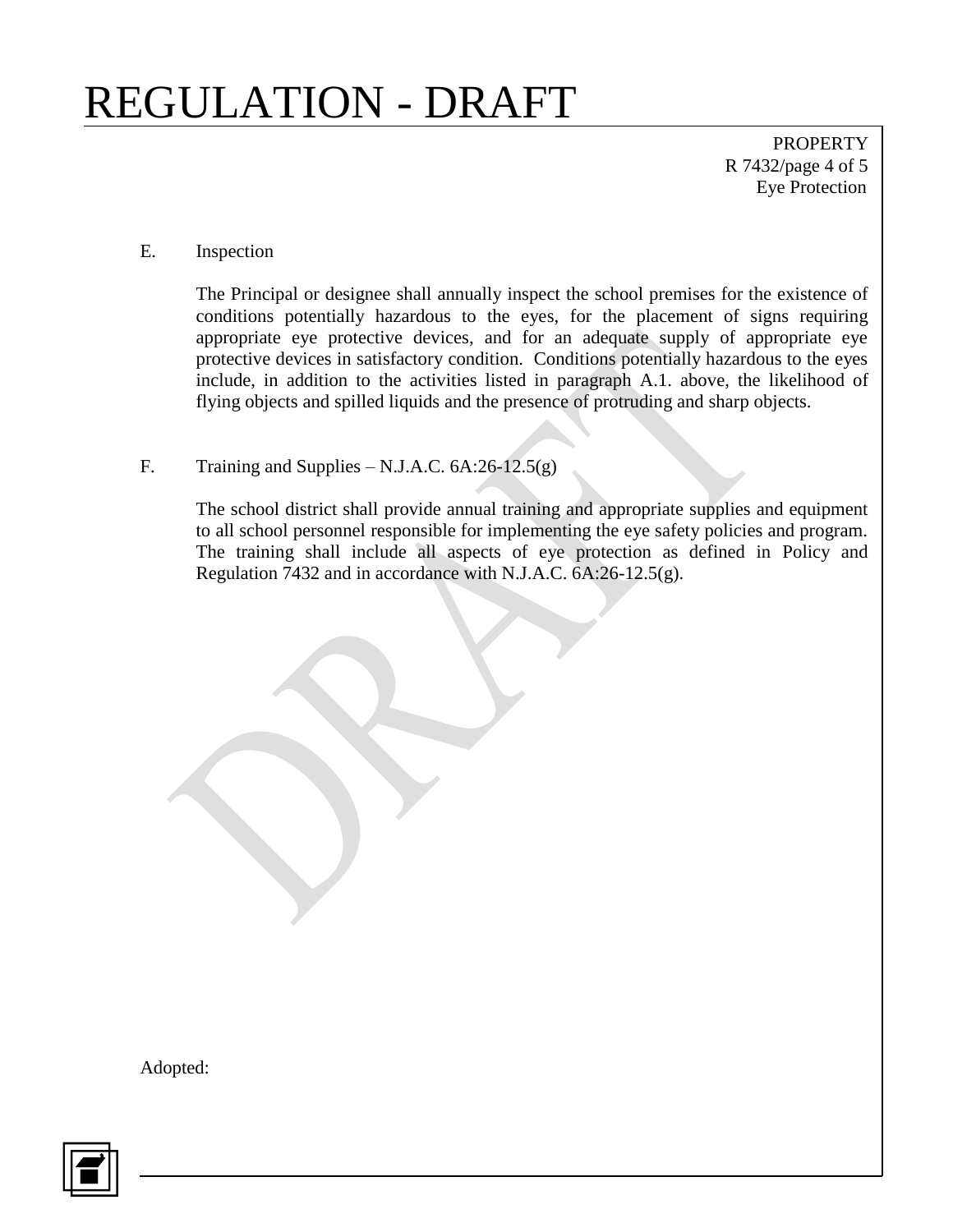OPERATIONS R 8420.1/page 1 of 4 Fire and Fire Drills **M**

#### R 8420.1 FIRE AND FIRE DRILLS

#### A. Fire Drills

1. The Principal of each school building will conduct at least one fire drill each month within school hours, including any summer months during which the school is open for instructional programs. The Principal shall require all teachers to keep all doors and exits of their respective rooms and buildings unlocked during school hours. Where school buildings have been provided with fire escapes, they shall be used by a part or all of the students performing every fire drill.

Attempts should be made to conduct drills in various weather conditions and at various times of the school day. Fire drills should be unannounced to school staff and students. The Principal shall inform local firefighting officials whenever a fire alarm is for drill purposes.

An actual fire that occurs at a school building during the month and includes activities which are the equivalent of a drill shall be considered a drill for the purposes of meeting the requirements of this Regulation and N.J.S.A. 18A:41-1.

- 2. The fire alarm shall be by a building-wide audible signal. Alarm signals should be tested regularly.
- 3. When the fire alarm rings, each staff member supervising students will:
	- a. Direct students to form into a single file line and proceed along the evacuation route to the nearest exit designated for evacuation;
	- b. Close the windows of the room and turn off all lights and audio-visual equipment;
	- c. Take the class register or roll book;
	- d. Ascertain that all students have left the room and that any student who may have left the classroom prior to the fire drill is located and escorted from the building;

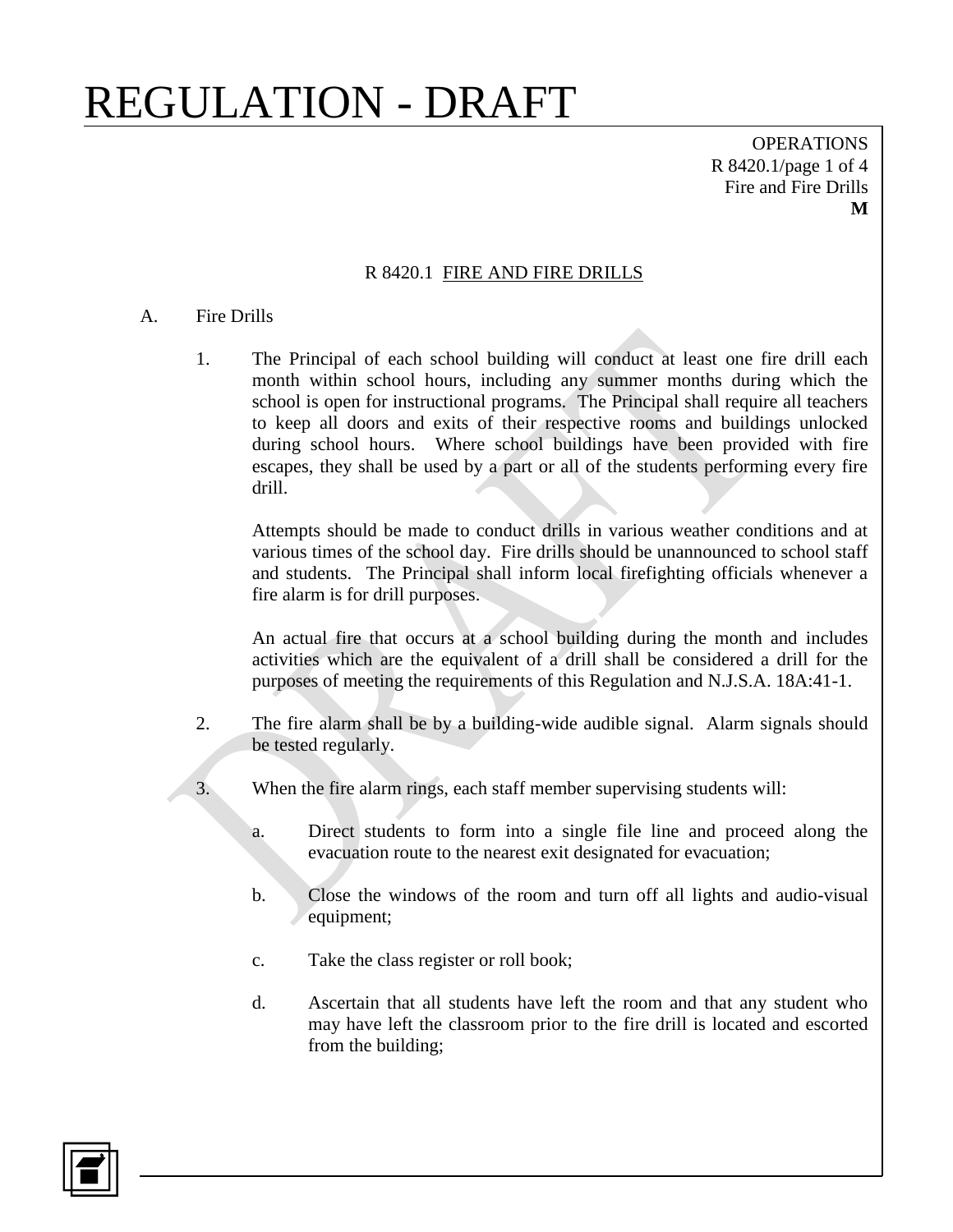OPERATIONS R 8420.1/page 2 of 4 Fire and Fire Drills

- e. Close all doors to the room when the room is empty and keep all doors and exits of their respective rooms and buildings unlocked;
- f. Ensure their assigned students have left the school along the route prescribed in the school evacuation plan. In the event a school building has been provided with fire escapes, they shall be used by a part or all of the students performing every fire drill;
- g. Direct students to a location not less than a distance twice the height of the building walls and keep the students in a single file line facing the building;
- h. Take attendance to determine all students who reported to class have been evacuated from the building and report immediately to the Principal any student who is unaccounted for; and
- i. When the recall signal is given, conduct students back to the classroom.
- 4. Evacuation of the school in a fire drill must be conducted quickly and quietly and in an orderly fashion. Students must be silent, refrain from talking and running, and remain in closed, single file lines. Any student or staff member whose behavior disrupts the conduct of the fire drill shall be reported to the Principal and will be subject to discipline.
- 5. All persons in the school must leave the building during a fire drill, including all aides, visitors, volunteer workers, and all office, cafeteria, custodial, and maintenance employees, except those employees who have been assigned specific duties to be performed in the school building during a fire drill.
- 6. Physical education classes in progress outside the building should stop the game activity and line up in place or in their regularly assigned drill position.
- 7. Students will be instructed not to gather belongings to take outside on the fire drill. In inclement or cold weather, students may pick up their coats and put them on as they exit the building, provided no time is lost in that activity.
- 8. The office employee responsible for keeping the central attendance register, or a designated substitute, must carry the register out of the building during the drill.

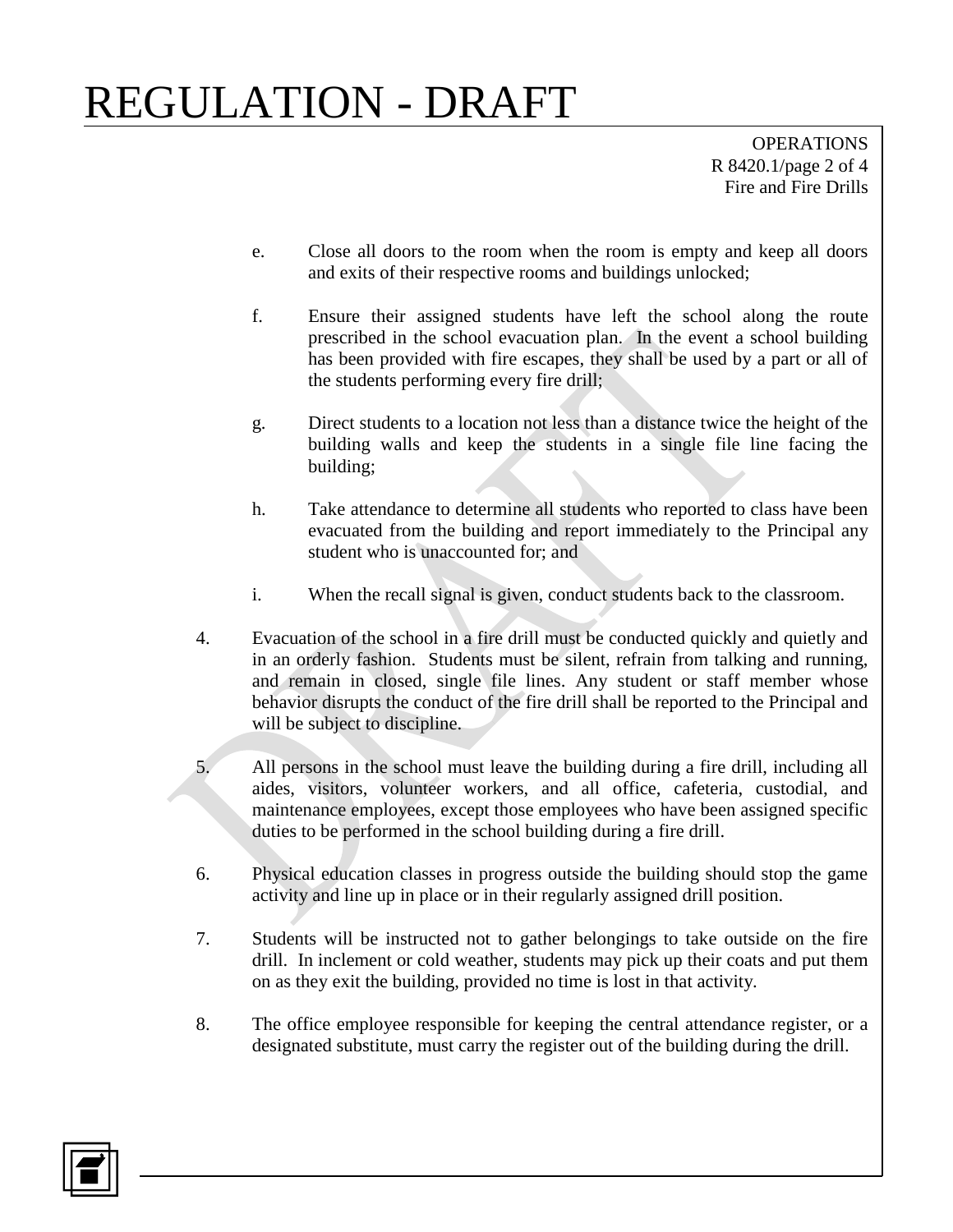OPERATIONS R 8420.1/page 3 of 4 Fire and Fire Drills

- 9. Each Principal shall report monthly to the Superintendent on the conduct of fire drills. Their report will include the date, weather conditions, and time to evacuate for each drill conducted, as well as any comments that could assist in improving the conduct of future drills.
- 10. Every fire drill will be conducted with seriousness and with the assumption that prompt evacuation is actually required for the safety and survival of persons in the school.
- 11. Principals are encouraged to change the circumstances of fire drills so that staff members and students are subjected to various conditions and learn to respond to them quickly, constructively, and safely. Any such variations should take into account the ages and abilities of children.
	- a. One or more exits may be designated as "blocked" so that students are required to use alternative evacuation routes.
	- b. A fire drill may be designated as a "smoke drill" so that students learn to avoid the hazards of smoke by walking in a low or crouching position (not a crawling position).
- B. Fire
	- 1. A school staff member or any building occupant who detects a fire in a school building or on school grounds shall immediately report the fire by calling 911 and/or by activating a fire alarm pull station in accordance with law.
	- 2. The school staff member or building occupant shall also report the fire to the school Principal, if possible.
	- 3. In the event of a fire in a school building, the school Principal shall immediately sound the fire alarm, in the event the fire alarm had not been previously activated, for the evacuation of all students, staff members, visitors, and volunteers.
	- 4. Evacuation shall be conducted in accordance with the fire drill procedures established in A. above, except that no employee may remain in the building to perform specific duties.